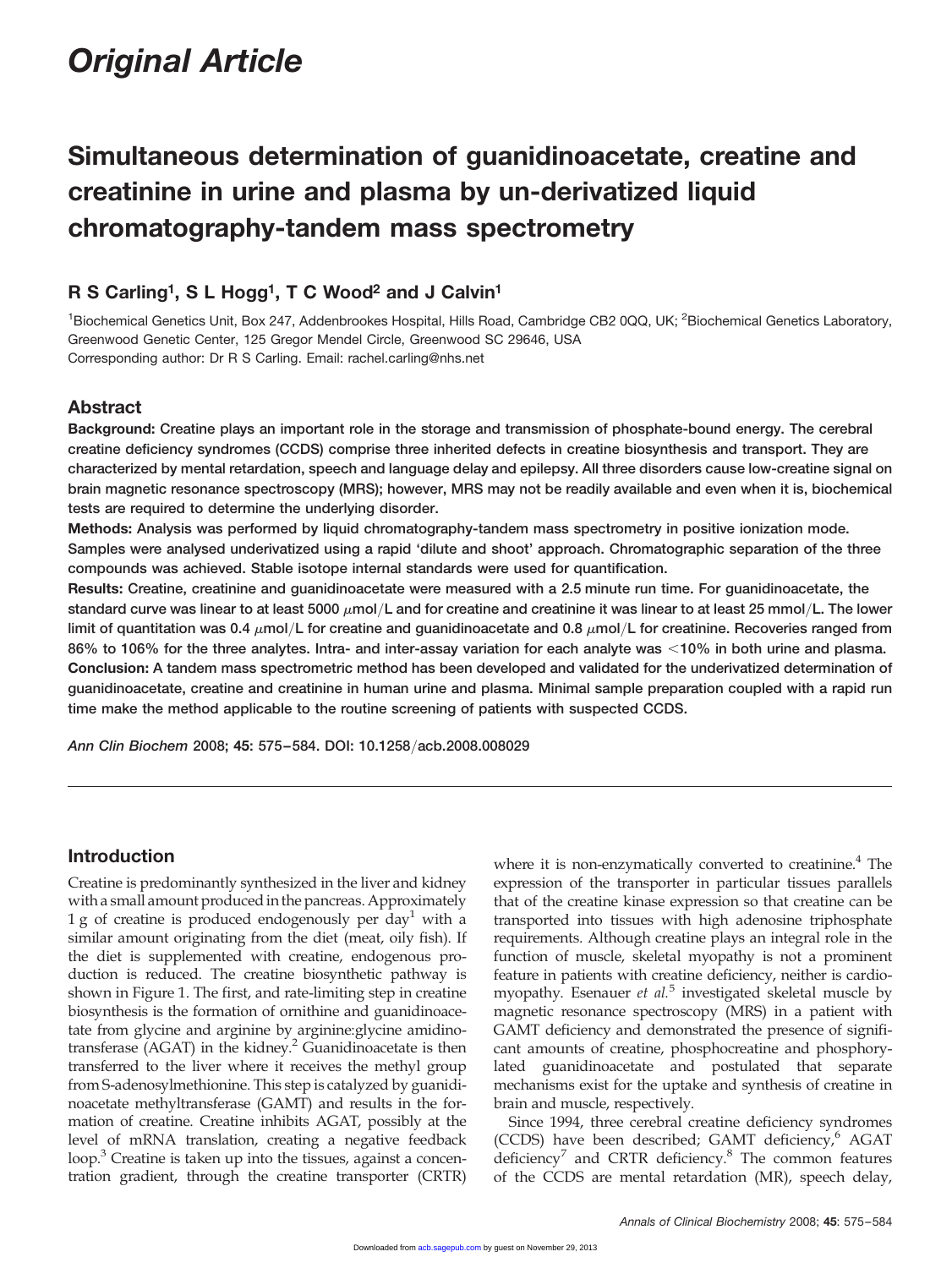

Figure 1 Creatine biosynthetic pathway. CRTR, creatine transporter; SAH, S-adenosylhomocysteine; SAM, S-adenosylmethionine

epilepsy and cerebral creatine deficiency as measured by in  $vivo$  proton MRS. $9,10$  However, this is an expensive investigation not offered in all centres and even when it is, determination of creatine and guanidinoacetate in body fluids is still required to elucidate the cause of the cerebral creatine deficiency. While CRTR and AGAT patients usually respond well to conventional antiepileptics, some patients with AGAT and GAMT deficiency will respond to treatment with oral creatine monohydrate, $11,12$  so the diagnosis of the CCDS is important.

The most common of the CCDS is CRTR deficiency which is an X-linked disorder resulting from mutations in the SLC6A8 gene and causes mild to severe MR, absent or delayed speech and epilepsy. Biochemically, these patients have increased urinary creatine:creatinine ratios and plasma creatine is usually within the reference range. Diagnosis can be confirmed using mutation analysis and creatine uptake in fibroblasts.<sup>8</sup> CRTR deficiency is thought to be a relatively common cause of X-linked MR (XLMR) and its prevalence in this population has been investigated by several authors. Rosenberg et al.<sup>13</sup> investigated 290 patients with XLMR and found that the prevalence of CRTR deficiency, as demonstrated by SLC6A8 mutation analysis, to be 2.1% which is similar to that of fragile-X syndrome. A similar study of 114 boys with MR reported an even higher prevalence of  $3.5\%,^{14}$  whereas two other studies reported slightly lower prevalences of 1% and  $0.25\%$  in populations of 478 males with MR<sup>15</sup> and 1600 males with MR and/or autism,<sup>16</sup> respectively. These studies demonstrate the importance of screening for CRTR in patients with XLMR.

GAMT deficiency is an autosomal recessive disorder with a more complex phenotype than CRTR deficiency. It is associated with MR, epileptic seizures, speech delay, autism and extrapyramidal movement disorder.<sup>17</sup> The

pathogenesis of GAMT deficiency is thought to involve the toxicity of guanidinoacetate as well as the deficiency of creatine. In GAMT deficiency, there are increased concentrations of guanidinoacetate in urine, plasma and cerebrospinal fluid (CSF) with low concentrations of creatine in urine and plasma. The diagnosis can be confirmed using mutation analysis $15$  or enzyme analysis in lymphocytes or cultured amniocytes.<sup>16,17</sup> The prevalence of GAMT deficiency is not yet known but in the region of 30 patients had been reported by  $2005$ .<sup>17-21</sup>

AGAT deficiency is an autosomal recessive disorder characterized by mild MR and autistic behaviour. It is the least common of the CCDS with only four cases, from two unrelated families, being reported to date.<sup>7,22,23</sup> Biochemically, these patients have decreased concentrations of guanidinoacetate and creatine in both urine and plasma. Mutation and enzyme analysis are available for confirmation of the diagnosis.<sup>7</sup>

Several analytical methods for the determination of guanidinoacetate and creatine in biological samples have been validated, including gas chromatography-mass spectrometry  $(GCMS)$ ,  $^{24,25}$  liquid chromatography  $(LC)/atmos$ pheric pressure chemical ionization-MS<sup>26</sup> and LC tandem MS (LC-MSMS). $27-29$  However, without exception these methods require some form of sample pretreatment such as solid-phase extraction or derivatization that makes sample preparation time-consuming, labour-intensive and more expensive. Furthermore, the GCMS assay does not allow the simultaneous determination of creatinine so a separate assay is required. High-performance LC (HPLC) with fluorescence detection has also been used,<sup>30</sup> but the inability to separate creatine from creatinine is a major limitation. $31$ We have developed and validated a rapid, robust method for the determination of creatine and guanidinoacetate in urine and plasma, suitable for the routine investigation of patients with suspected CCDS. The LC-MSMS assay described here does not require sample derivatization or clean up but still provides adequate sensitivity for the analysis of patient samples. One other method employing a similar 'dilute and shoot' approach has been reported<sup>32</sup> but exists only in abstract form with no published method validation. Although to date relatively few patients with CCDS have been reported this is likely to be a reflection of the limited availability of quantitative assays, resulting in significant under diagnosis.

### Materials and methods

#### Reagents

Creatine, creatinine, guanidinoacetate, bovine serum albumin (BSA) and formic acid were supplied by Sigma Chemicals (Poole, Dorset, UK). HPLC grade methanol (AnalaR) was purchased from BDH (Poole, England).  $[^{2}H_{3}]$ -creatine (99.0% isotopic purity) and  $[^{2}H_{3}]$ -creatinine (99.8% isotopic purity) were obtained from CDN isotopes (Quebec, Canada) and  $[^{13}C_2]$ -guanidinoacetate was supplied by Dr HJ Ten Brink (VU University Medical Centre, Amsterdam, the Netherlands).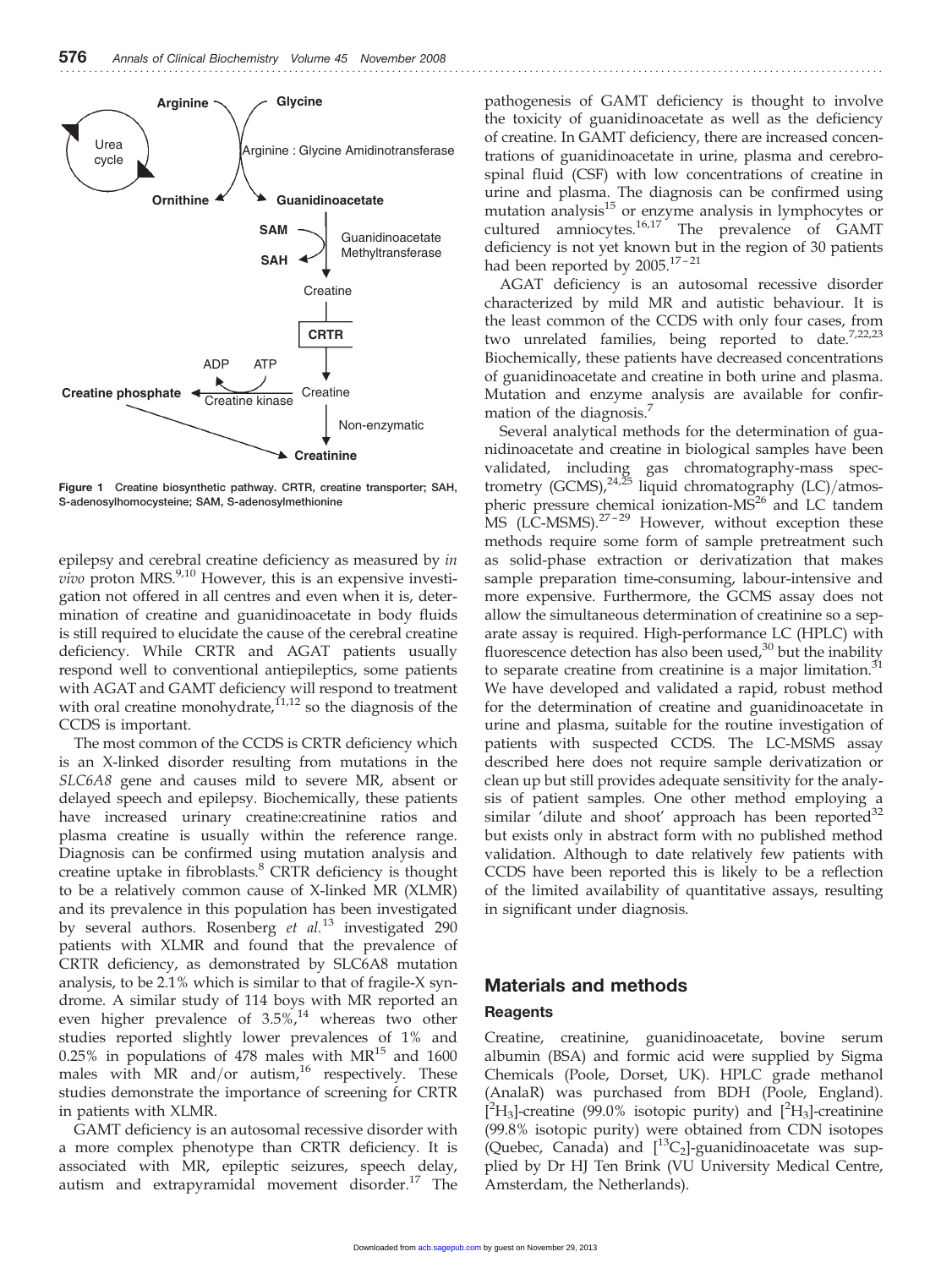#### Standards, internal standards and quality control

Aqueous stock standards of each analyte (5, 50 and 100 mmol/ L for guanidinoacetate, creatine and creatinine, respectively) and internal standard (4, 10 and 25 mmol/L for  $[^{13}C_2]$ -guanidinoacetate,  $[^{2}H_{3}]$ -creatine and  $[^{2}H_{3}]$ -creatinine, respectively) were prepared. Formic acid (50  $\mu$ L 98%/50 mL) was added to aid dissolution of guanidinoacetate. Mixed working standards were prepared by further dilution of the stock standards to produce a series of calibrators. A set of mixed working standards were also prepared in phosphatebuffered saline (PBS), pH 7.4 containing 4.5% BSA, for the determination of the LOQ. Combined working internal standard solution was prepared by further dilution of the stock internal standards to give concentrations of 100  $\mu$ mol/L for  $\binom{13}{2}$ -guanidinoacetate and  $\binom{2}{1}$ -creatine and 1 mmol/L for  $[^{2}H_{3}]$ -creatinine for analysis of urine and concentrations of  $5 \mu \text{mol/L}$  [<sup>13</sup>C<sub>2</sub>]-guanidinoacetate and [<sup>2</sup>H<sub>3</sub>]-creatine for analysis of plasma. All calibrators and internal standards were stored at  $-80^{\circ}$ C.

Urine and plasma samples were aliquoted and stored in polypropylene microfuge tubes at  $-80^{\circ}$ C for use as quality control (QC) material.

#### Sample preparation

#### Urine

Samples, standards or QC  $(50 \mu L)$  were added to polypropylene microfuge tubes (1.5 mL). Internal standard (50  $\mu$ L) was added and the sample vortex mixed. Distilled water was added (500  $\mu$ L), the sample vortex mixed and then microfuged at 13,000 rpm for 10 minutes. Two hundred microlitres were transferred to a 96-well microtitre plate for analysis.

#### Plasma

Samples or QC samples (50  $\mu$ L) were added to polypropylene microfuge tubes (1.5 mL). Internal standard (50  $\mu$ L) was added and the sample vortex mixed. Methanol was added (500  $\mu$ L), the sample vortex mixed and then microfuged at 13,000 rpm for 10 minutes. Two hundred microlitres of supernatant were transferred to a 96-well microtitre plate for analysis.

#### High-performance liquid chromatography

Chromatography was performed on a Perkin Elmer Series 200 pump and autosampler. Creatine, creatinine and guanidinoacetate were separated isocratically by injecting sample extract  $(5 \mu L)$  onto a C18 Synergi Fusion RP column (4  $\mu$ m 150  $\times$  3.0 mm) fitted with a Security Guard C18 column  $(4.0 \times 3.0 \text{ mm})$ , both from Phenomonex (Macclesfield, UK). The column assembly was at ambient temperature. The mobile phase was composed of methanol and 0.025% formic acid (5:95 v/v) and delivered at a flow rate of  $500 \mu L/min$  The total run time was 2.5 minutes.

#### Mass spectrometry

A triple quadrupole mass spectrometer, Sciex API 2000 (Applied Biosystems) was used for analysis. The instrument was operated in positive ionization mode and sample introduction was via the HPLC system described above. To tune the mass spectrometer,  $10 \mu \text{mol/L}$  solutions of creatinine, creatine and guanidinoacetate in mobile phase were infused directly into the ion source. For each analyte, the source conditions were optimized to maximize the intensity of the  $MH+$  precursor ions for the analytes and internal standards (m/z 114, 117, 118, 120, 132 and 135). The optimized settings are summarized in Table 1. The collision energy was then adjusted to optimize the signal for the most abundant product ions (m/z 44, 47, 76, 78, 90 and 93). The common instrument settings were as follows: capillary voltage,  $5.5$  kV; source temperature  $400^{\circ}$ C; curtain gas 20 pounds per square inch (psi); collision-activated dissociation gas 3; nebulizing gas 50 psi; heater gas 50 psi; interface heater on.

All data were acquired in multiple reaction monitoring mode with a dwell time of 100 ms per channel. The transitions monitored were  $114 > 44$ ,  $117 > 47$ ,  $118 > 76$ ,  $120 > 78$ ,  $132 > 90$ ,  $135 > 92$  for creatinine,  $[^{2}H_{3}]$ -creatinine, guanidinoacetate,  $[$ <sup>13</sup>C<sub>2</sub>]-guanidinoacetate, creatine and  $\left[\frac{2}{3}H_3\right]$ -creatine, respectively. Data acquisition and processing were performed with Analyst<sup>™</sup> version  $1.4.1$  software (Applied Biosystems). Calibration curves were constructed using least squares regression with  $1/x$  weighting and were analysed with each batch of samples.

#### Assay performance

#### **Linearity**

Standard curves were prepared in triplicate and analysed in a single batch. Analyte to internal standard peak area ratio was plotted against analyte concentration. All calibration curves were linear (correlation coefficient,  $r^2 > 0.99$ ).

#### Ion suppression

Ion suppression was investigated by direct infusion of internal standard solution into the mass spectrometer while an extracted urine sample was simultaneously injected via the autosampler. This process was repeated with a plasma extract.

#### Precision

Intra-batch precision was determined at various concentrations by randomized analysis of patient samples, 10 times within one batch. Inter-batch precision was

| Table 1 Optimized settings for mass spectrometer |  |  |  |  |  |
|--------------------------------------------------|--|--|--|--|--|
|--------------------------------------------------|--|--|--|--|--|

|                               | Creatinine | Guanidinoacetate | Creatine |
|-------------------------------|------------|------------------|----------|
| Declustering potential<br>(N) | 25         | 23               | 40       |
| Focussing potential (V)       | 360        | 360              | 360      |
| Entrance potential (V)        | 9          | 8                | 6        |
| Collision energy (V)          | 31         | 177              | 18.5     |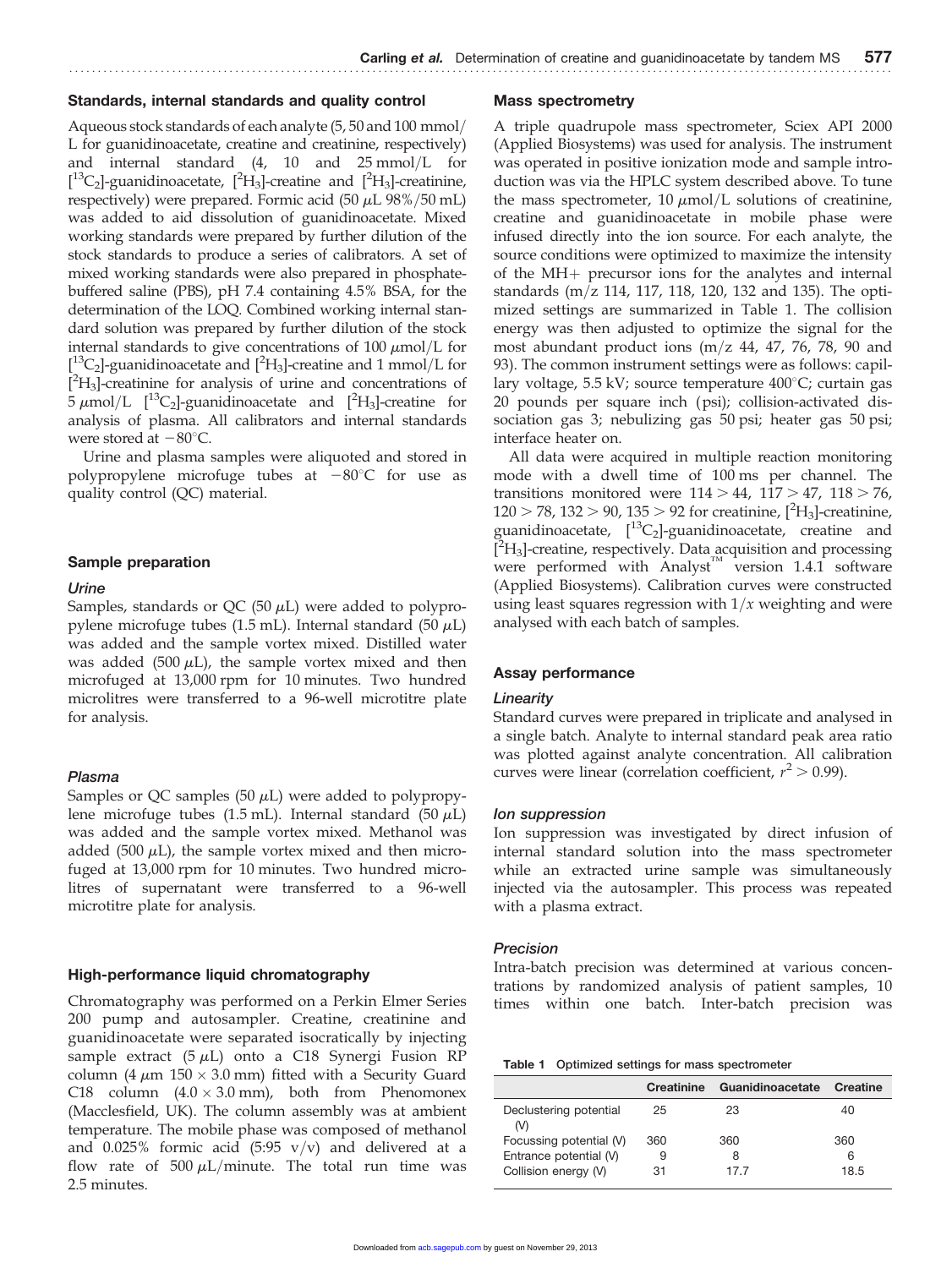

Time. minutes

Figure 2 Typical chromatogram of a urine sample (a) creatinine, (b) guanidinoacetate and (c) creatine

determined using the analysis of the same patient sample, Sensitivity 10 times, over a four-week period. A coefficient of variation Lower limit of quantitation (LOQ) was determined by serial (CV) of  $\leq$ 10% was considered acceptable.  $\qquad \qquad$  dilutions of matrix-matched standards (PBS containing 4.5%)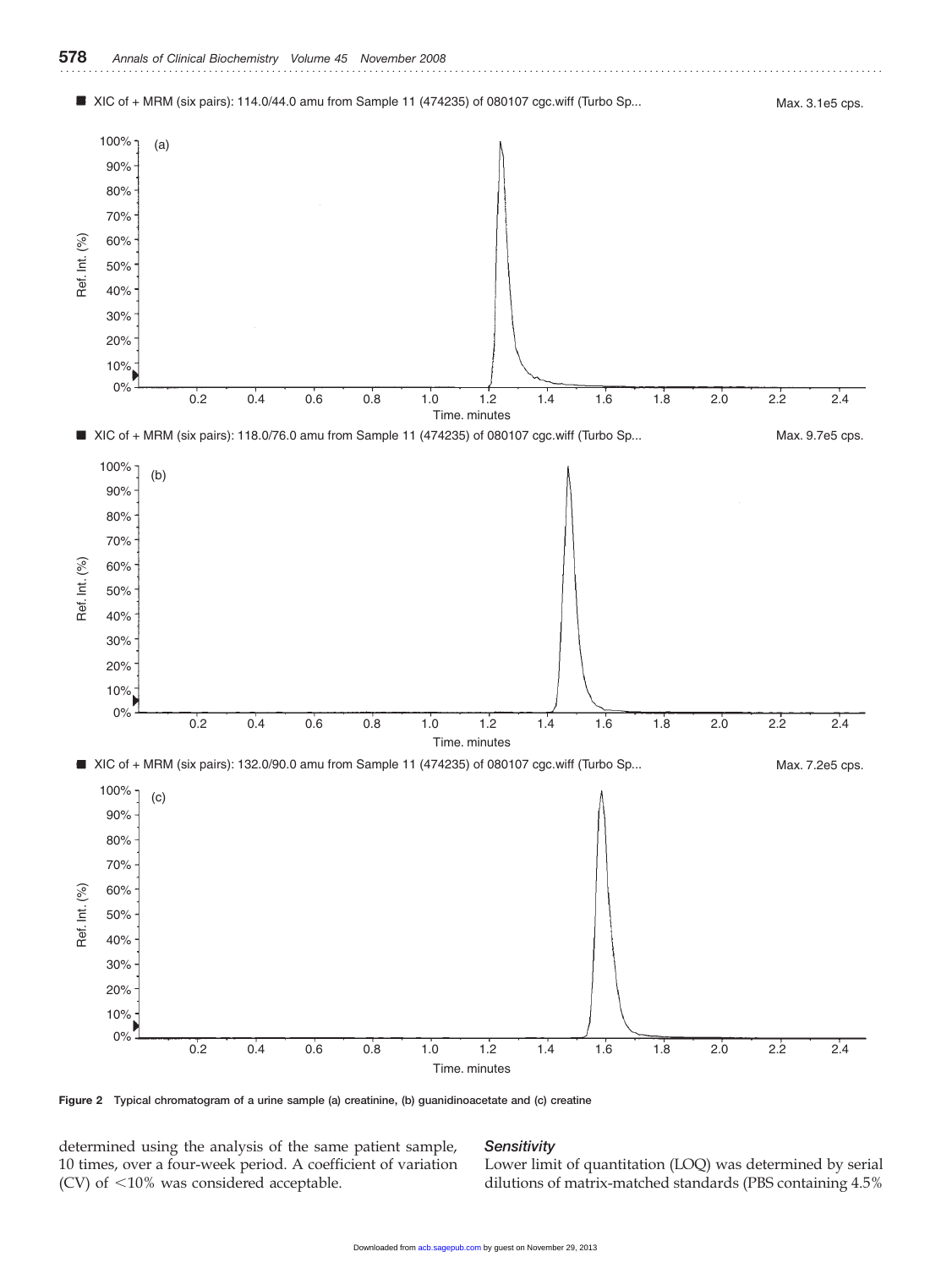BSA). Samples were analysed 10 times within a batch and **Recovery** the LOQ was taken to be the lowest concentration of each Recovery was determined by comparison of each analyte in analyte that was measurable with a  $\%$ CV < 20, bias < 20% patient samples, before and after the addition of a known and a signal-to-noise ratio > 10. The limit of detection amount of each analyte. Urine samples  $(n = 6)$  were (LOD) was determined using the same set of samples and spiked to give additional concentrations of guanidinowas defined as the analyte concentration that gives a 3:1 acetate, creatine and creatinine of 0, 250, 1000 and

signal-to-noise ratio.  $5000 \mu \text{mol/L}$ , 0, 2500, 10,000 and 20,000  $\mu \text{mol/L}$  and 0, 5



Figure 3 Ion suppression (a) represents the constant infusion of labelled guanidinoacetate, (b) represents the injection of an extracted plasma sample containing guanidinoacetate eluting away from the region of ion suppression, (c) represents the constant infusion of labelled creatine and (d) represents the injection of an extracted plasma sample containing creatine eluting away from the region of ion suppression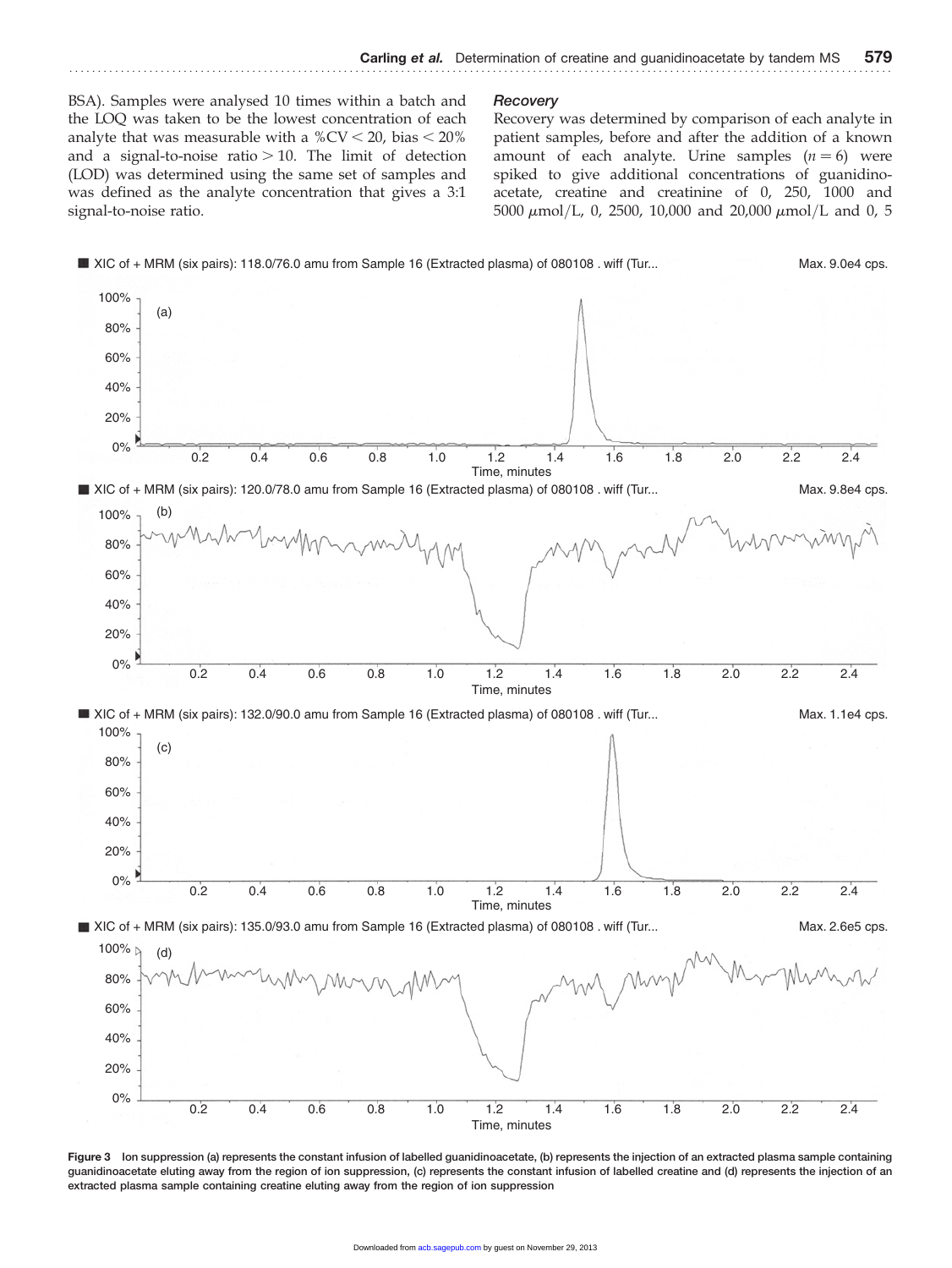and 20 mmol/L, respectively. Plasma samples  $(n = 6)$  were spiked to give additional concentrations of guanidinoacetate and creatine of 0, 2,10 and 40  $\mu$ mol/L, and 0, 10, 50 and  $200 \mu$ mol/L respectively.

#### **Stability**

The effect of storage temperature on the stability of the three analytes was investigated. Six urine samples were aliquoted. One aliquot of each was immediately frozen while the others were left at room temperature and  $4^{\circ}$ C for 1, 2, 3, 4, 5, 6, 8 and 12 hours. Stability was also assessed by analysis of urine samples after one to seven freeze thaw cycles. The stability in lithium heparin plasma, blood and serum was investigated. Six plasma samples were aliquoted and left at room temperature. One aliquot of each was immediately frozen while others were left at room temperature for 3, 6, and 24 hours. This was repeated for serum except with the serum left in the gel tube and an aliquot was removed at the appropriate time. Six blood samples were aliquoted and left at room temperature for 1, 2, 3, 4, 5 and 6 hours prior to separation and freezing. In each case, samples were judged to be stable if the variation in results was less than the within-batch CV. For samples where the variation was greater than the within-batch CV, an F test was performed and  $P < 0.05$  was considered to indicate a significant difference.

#### **Accuracy**

The accuracy of the method was assessed by the comparison of urine and plasma assays with the all-laboratory trimmed mean (ALTM) of the European Research Network Inherited Disorders of Metabolism (ERNDIM) quality assurance samples.

#### Method comparison

Method comparison was performed on patient samples that had previously been analysed by an established GCMS method at VU University Medical Center, Amsterdam, Netherlands (urine,  $n = 22$ , plasma  $n = 44$ ) or LC-MSMS method at Greenwood Genetics Centre, SC, USA (urine,  $n = 93$ ). The results were compared using the Bland-Altman plots.

#### Patient samples

Samples from four patients with CCDS confirmed by mutation analysis were analysed.

### Results

Under the conditions described above, creatinine, guanidinoacetate and creatine eluted with their respective internal standards and had retention times of 1.24, 1.47 and 1.60 minutes, respectively (Figure 2).

All calibration curves were reproducible with %CV for the slopes of 3.5, 3.8 and 4.4 for creatinine, guanidinoacetate and creatine, respectively  $(n = 10)$ . Correlation coefficients  $(r^2)$  of the curves were consistently >0.98 for all three

analytes. The standard curves were linear to at least 5000  $\mu$ mol/L for guanidinoacetate, and at least 25 mmol/L for creatine and creatinine.

Ion suppression experiments demonstrated that in plasma the main area of ion suppression occurs between 1.1 and 1.3 minutes, with no significant ion suppression occurring when the creatine and guanidinoacetate elute (Figure 3). In urine ion suppression experiments demonstrated that while creatine and guanidinoacetate were separated from the main area of ion suppression, creatinine partially co-eluted. However, sensitivity is not an issue with the analysis of creatinine and it was considered more important to maintain its separation from guanidinoacetate and creatine, which may be present in concentrations up to two orders of magnitude lower.

Intra- and inter-batch CV for the three analytes in plasma and urine are summarized in Tables 2 and 3. Acceptable precision was achieved at all concentrations, in both matrices.

The LOQ for creatine and guanidinoacetate was  $0.4 \mu$ mol/L. At this concentration, creatine had a %CV = 10.1, bias  $<$  20% and average signal-to-noise ratio  $= 48:1$  while guanidinoacetate has  $\%$ CV = 15.2, bias < 20% and average signal-to-noise ratio = 18:1. The LOQ for creatinine was 0.8  $\mu$ mol/L. At this concentration creatinine had a % $CV = 15.6$ , bias < 20% and average signal-to-noise ratio  $= 13:1$ . The LOD for creatine and guanidinoacetate was  $0.1 \mu \text{mol/L}$  and for creatinine it was  $0.4 \mu$ mol/L.

In plasma, the mean recoveries for guanidinoacetate and creatine were 99.9% (range 89.4 – 107.2) and 101.6% (range 89.8 – 104.6), respectively. In urine, the mean recoveries for guanidinoacetate, creatine and creatinine were 98.5% (range 93.7 –106.0), 89.4% (range 85.5 –96.3) and 87.7% (range 82.5 – 90.8), respectively.

F tests demonstrated that creatinine and guanidinoacetate were stable in urine for up to 12 hours at room temperature. For creatinine, the average variation was 2.2% (range 1.0 –4.2) and for guanidinoacetate the average variation

Table 2 Intra-batch precision  $(n = 10)$ 

|        | Guanidinoacetate,<br>$\mu$ mol/L (%CV) | Creatine, $\mu$ mol/L<br>(%CV) | Creatinine,<br>$mmol/L$ (%CV) |
|--------|----------------------------------------|--------------------------------|-------------------------------|
| Urine  | 67(5.7)                                | 159(5.4)                       | 1.2(1.9)                      |
|        | 378 (5.5)                              | 1336 (3.0)                     | 7.6(7.7)                      |
|        | 668 (2.3)                              | 7424 (2.3)                     | 11.6(5.5)                     |
| Plasma | 1.9(6.4)                               | 35(2.7)                        | n/a                           |
|        | 5.3(7.1)                               | 111(4.8)                       | n/a                           |
|        | 25.1(4.0)                              | 3292 (3.2)                     | n/a                           |

CV, coefficient of variation

Table 3 Inter-batch precision ( $n = 10$ )

|        | Guanidinoacetate,<br>$\mu$ mol/L (%CV) | Creatine,<br>$\mu$ mol/L<br>(%CV) | Creatinine,<br>$mmol/L$ (%CV) |
|--------|----------------------------------------|-----------------------------------|-------------------------------|
| Urine  | 39(6.8)                                | 80 (6.3)                          | 0.4(6.6)                      |
|        | 356 (4.5)                              | 2512 (1.6)                        | 15.6(4.8)                     |
| Plasma | 2.4(9.5)                               | 32(6.2)                           | n/a                           |
|        | 21.3(6.0)                              | 102(5.5)                          | n/a                           |

CV, coefficient of variation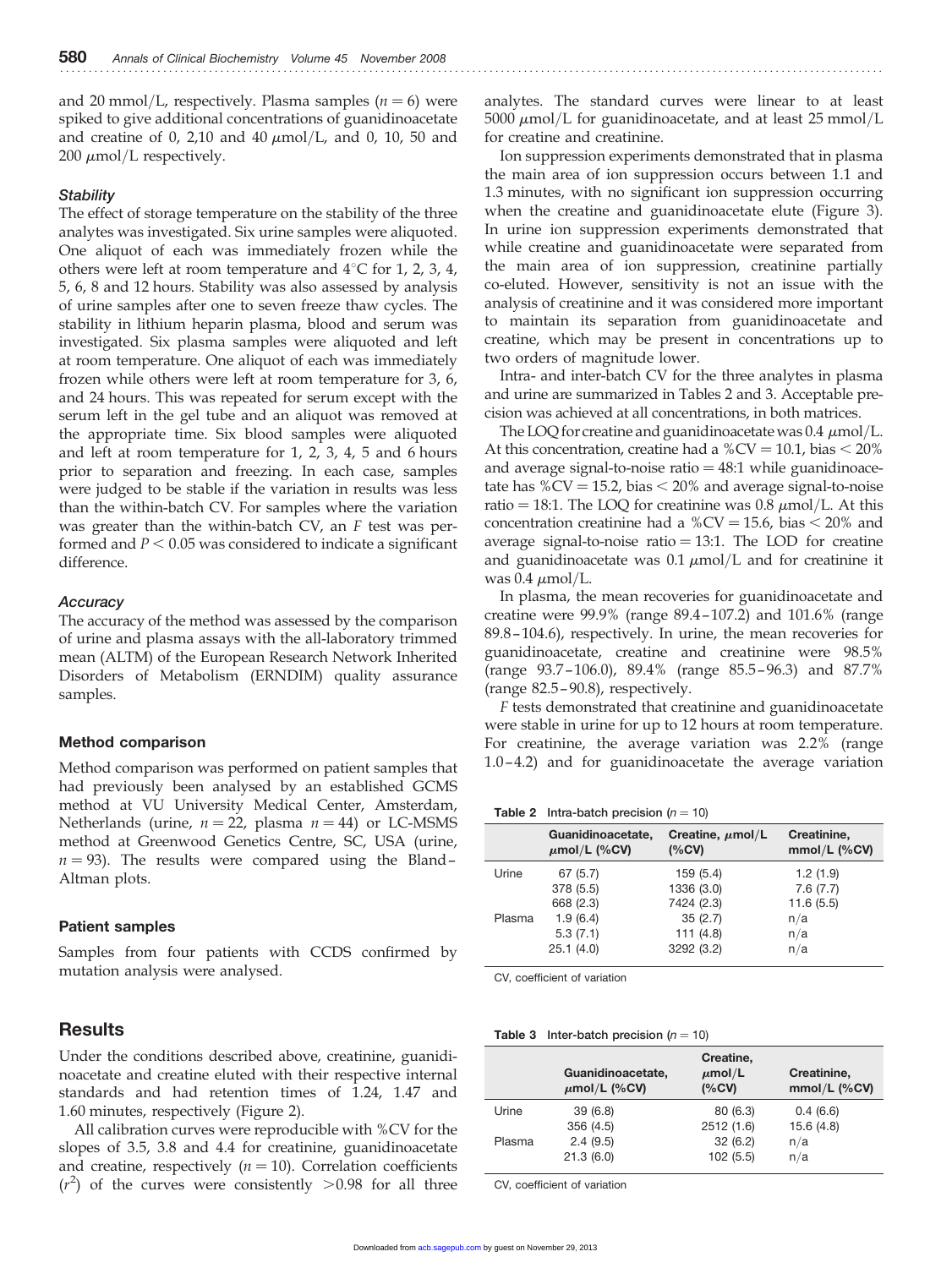was 2.5% (range 1.7–4.1). However, at room temperature 3 urinary creatine was found to be unstable exhibiting an average increase of  $27.1\%$  over 12 hours (range  $3.4-66.5$ , 2  $n = 6$ ) as shown in Figure 4. F tests showed the increases in creatine to be significant in four of the six samples ( $P <$ 0.05) and they also demonstrated that although creatinine and guanidinoacetate were stable in urine for up to seven freeze thaw cycles, creatine was not. The %CVs for the seven cycles were 3.9 and 2.7 for creatinine and guanidinoacetate, respectively, whereas creatine had increased by 22.4% after only two freeze thaw cycles and by 152.4% after seven cycles which was significant ( $P < 0.05$ ).

F tests demonstrated that guanidinoacetate and creatine were stable in plasma and serum for at least 24 hours at room temperature. For creatine, the average variation was 2.9% (range 2.2– 3.5) and 4.6% (range 3.0 –7.5) for plasma and serum, respectively. For guanidinoacetate, the average variation was 7.0% (range 3.8– 10.0), and 4.5% (range 2.6– 9.2) for plasma and serum, respectively. Likewise, F tests showed that both analytes were stable in whole blood for at least six hours showing average variations of 2.8% (range  $0.8-4.8$ ) and  $3.7\%$  (range  $2.8-4.6$ ) for creatine and guanidinoacetate, respectively.

For both plasma and urine, all analytes were within standard deviation (2SD) of the ERNDIM ALTM  $(n = 10)$ , as shown in Figure 5. In urine, the average SDs from the ERNDIM mean were 0.20, 0.05 and  $-0.07$  for creatinine, guanidinoacetate and creatine, respectively. In plasma, the average SDs from the ERNDIM mean were 0.23 and 0.97 for guanidinoacetate and creatine, respectively.

Bland –Altman plots for the results of the correlation studies with established GCMS and LC-MSMS methods are shown in Figures 6-9 and demonstrate reasonable agreement for each analyte in both urine and plasma. The correlation coefficient, regression equations and mean bias for the GCMS comparison were  $y = 0.9867x - 35.786$  $(r^2 = 0.9869)$ ,  $-56 \mu$ mol/L for urinary creatine,  $y =$  $0.9205x + 15.711$  ( $r^2 = 0.9890$ ),  $-9 \mu$ mol/L for urinary guamidinoacetate,  $y = 0.9769x - 1.8858$  ( $r^2 = 0.9690$ ),  $-4 \mu$ mol/ L for plasma creatine and  $y = 0.9318x + 0.4779$  ( $r^2 =$ 0.9604), 0.4  $\mu$ mol/L for plasma guanidinoacetate. The







Figure 5 Average standard deviation from the European Research Network Inherited Disorders of Metabolism all-laboratory trimmed mean for creatine and guanidinoacetate in plasma and urine

correlation coefficient, regression equations and mean bias for the LC-MSMS comparison were  $y = 0.9575x + 135.2$  $(r^2 = 0.9893)$ , 58  $\mu$ mol/L for creatine,  $y = 0.9325x + 9.5127$  $(r^2 = 0.9793)$ , -17  $\mu$ mol/L for guanidinoacetate and  $y =$  $0.8616x + 408.4$  ( $r^2 = 0.9624$ ), 0.5 mmol/L for creatinine.

Analysis of four samples from patients with confirmed CCDS demonstrated the ability of this method to differentiate them from controls. Urine from two patients with CRTR deficiency gave creatine: creatinine ratios of  $1907 \mu$ mol/mmol and  $5074 \mu$ mol/mmol (10 and two-year-old, respectively). Urine from a 20-year-old patient with GAMT deficiency gave a guanidinoacetate: creatinine ratio of  $316 \mu$ mol/mmol and plasma from a 9-year-old GAMT deficient patient gave a concentration of 9.1  $\mu$ mol/L. Age-related reference ranges determined by the Greenwood Genetics Center are shown in Table 4.

### **Discussion**

The stability studies showed that urinary creatinine and guanidinoacetate are stable for at least 12 hours at room temperature, whereas creatine is not. The behaviour exhiappear to correlate with either urine pH or the concentration of creatine or creatinine. Of the six urine samples investigated (Figure 4) creatine remained stable in samples E and F, yet increased by 66.5% in sample A. It is possible that the increase in creatine is the result of simple chemical or enzymatic conversion of creatinine to creatine; although the creatinine appeared to be stable it is unlikely that we would detect micromolar changes in its concentration. Further work is required to elucidate the cause. Regardless of the explanation, the lack of stability of creatine means there is the potential to generate falsely increased creatine results if samples are not frozen promptly. In view of this, we recommend that all urine samples for analysis are frozen immediately after collection and transported on dry ice to the laboratory. A second urine sample is routinely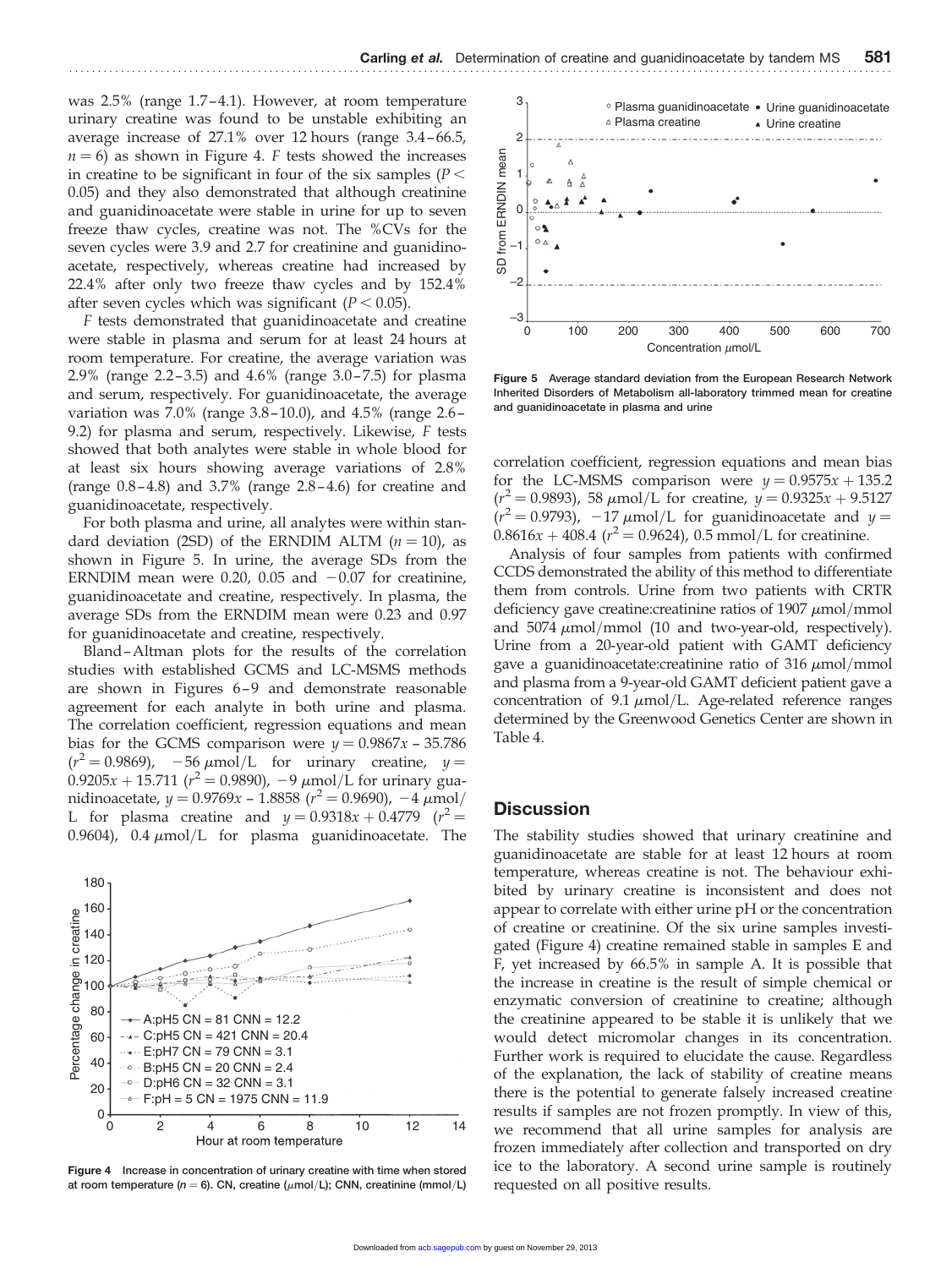

Figure 6 Bland–Altman plot for urinary creatine (a) represents the compari- (b) represents the comparison with the liquid chromatography-tandem mass<br>son with the gas chromatography-mass spectrometry method while spectr (b) represents the comparison with the liquid chromatography-tandem mass spectrometry method

of CRTR deficiency in a population of 1600 males with MR In the study by Arias *et al.*<sup>16</sup> investigating the prevalence<br>of CRTR deficiency in a population of 1600 males with MR<br>and/or autism, 29 false-positive creatine:creatinine ratios  $\frac{1}{6}$  and<br>were obtained. The authors were obtained. The authors postulated that this was a  $\frac{8}{5}$  -4 dietary effect and subsequently investigated 13 adult volunteers, analysing urinary creatine:creatinine ratios in first morning urine samples collected after low protein (salad, pasta) and protein-rich (beef and oily fish) meals. While this appeared to show a protein-rich diet resulted in a creatine: creatinine ratio above the reference range  $(460 \mu mol)$ mmol) in four of the 13 volunteers, the paper did not indicate how promptly the urine samples were frozen so it is possible that the lack of stability of creatine also contributed to the false-positive rate.

The lack of stability of creatine may also bring into question the validity of existing reference ranges quoted in the literature. However, any discrepancies are almost certainly compounded by the relatively small numbers of subjects used to determine the reference ranges. Almeida  $et$   $al.^{33}$  reported the following age-related reference ranges for urinary creatine: creatinine ratios:  $<$ 4 years: 6–1200  $\mu$ mol/mmol, 4–12 years: 17–720  $\mu$ mol/mmol and >12 years: 11–240  $\mu$ mol/mmol. Although the total number of subjects is stated to be 140, the number in each age group is not specified and while the paper does state that the samples were stored frozen, it does



Mean creatine (umol/L) **Figure 7** Bland–Altman plot for urinary guanidinoacetate (a) represents the **manulaned while**<br>comparison with the gas chromatography-mass spectrometry method while



Figure 8 Bland –Altman plot for the comparison of urinary creatinine with the liquid chromatography-tandem mass spectrometry method

not specify how promptly. Likewise, Valongo<sup>34</sup> determined age-related urinary creatine:creatinine reference ranges which are similar but perhaps somewhat broader:  $\leq 4$  years: 40–1510  $\mu$ mol/mmol (*n* = 70), 5–11 years: 40–1070  $\mu$ mol/ mmol (*n* = 71) and 12–16 years: 40–560  $\mu$ mol/mmol (*n* = 28), whereas Cognat<sup>28</sup> quotes a narrower reference range of 12–585  $\mu$ mol/mmol, although this is based only on 47 subjects with an age range of 5–23 years. We are in the process of collecting reference range data but as yet have insufficient samples to produce age-related reference ranges, given the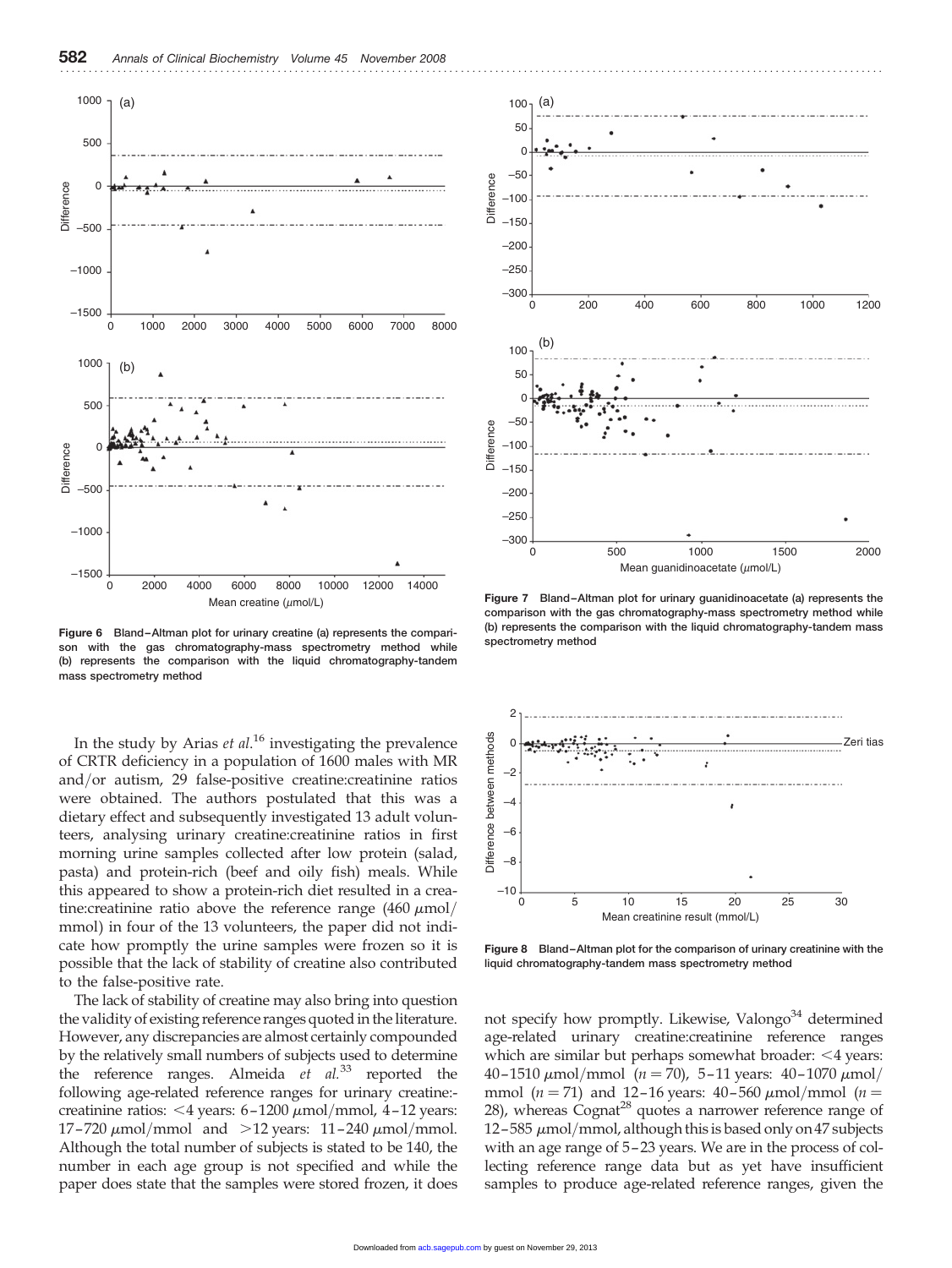

Figure 9 Bland –Altman plot for the comparison of (a) plasma guanidinoacetate and (b) plasma creatine with the gas chromatography-mass spectrometry method

Table 4 The Greenwood Genetics Centre age-related reference ranges for urine and plasma

|                                  | Guanidinoacetate | Creatine   |
|----------------------------------|------------------|------------|
| Urine, $\mu$ mol/mmol creatinine |                  |            |
| $0-5$ years                      | $10 - 150$       | 150-1550   |
| $6 - 10$ years                   | $10 - 100$       | $5 - 800$  |
| $>10$ years                      | $10 - 100$       | $5 - 510$  |
| Plasma, $\mu$ mol/L              |                  |            |
| All ages                         | $0.8 - 3.1$      | $10 - 100$ |
|                                  |                  |            |

potential problem of stability. Preliminary data gives urine reference ranges (non-parametric,  $n = 152$ ) of  $5-1645 \mu \text{mol}$ mmol for creatine and  $9-175 \mu$ mol/mmol for guanidinoacetate and plasma reference ranges (non-parametric,  $n = 72$ ) of 10–154  $\mu$ mol/L for creatine and 0.7–3.9  $\mu$ mol/L for guanidinoacetate. However, pending collection of sufficient in-house data, we have provisionally adopted the plasma and urine reference ranges determined by the Greenwood Genetics Centre (Table 4). For CSF the only available data is that of Almeida et  $al^{33}$  which is based only on 25 subjects: 0.02-0.56  $\mu$ mol/L guanidinoacetate and 17-87  $\mu$ mol/L creatine. Evidently, there is a need to establish further reference range data for urine, plasma and CSF, based on a greater

(a) number of subjects and with clearly defined preanalytical requirements.

Preliminary investigations of CSF guanidinoacetate have been performed using the LC-MSMS method described noacetate elution is well removed from the region of ion  $\overrightarrow{0}$  suppression. Recovery experiments ( $n = 6$ ) showed mean recoveries of 97.6% (range 77.0 – 112.4%). However, analysis centrations with intra- and inter-assay CVs of 17.7 and 20.1%, respectively  $(n = 10)$ . While normal CSF contains negligible quantities of guanidinoacetate, $27$  at the concentrations seen in GAMT deficiency, which are one to two orders of magnitude higher, the intra- and inter-assay CVs were  $<$ 10% indicating that potentially the method can differentiate GAMT patients from controls.

> The method described here is clearly capable of differentiating CRTR and GAMT patients from controls but the diagnostic sensitivity of this assay with respect to AGAT deficiency is not known. However, AGAT deficiency is extremely rare (four cases reported to date) and accounts for a very small minority of the known CCDS patients so we believe that the speed and simplicity of this method make it worthwhile for screening large numbers of patients for CRTR and GAMT deficiencies, for which it has adequate sensitivity.

> In summary, we have developed and validated a rapid, simple and inexpensive LC-MSMS method for the determination of guanidinoacetate, creatine and creatinine in urine and plasma. Samples from the four patients with confirmed CCDS demonstrate the ability of this method to differentiate them from controls and the method comparisons, and ERNDIM results give us confidence in the accuracy of our results.

> This method has the advantages of speed, simplicity, linearity and accuracy over a wide analytical range and has now been offered as a routine service for over a year.

#### ACKNOWLEDGEMENTS

We would like to acknowledge Cornelius Jakobs and Mirjam Wamelink, VU University Medical Center, Amsterdam for kindly providing samples for the comparison and Katherine Wright and Andrew Morris, Royal Liverpool Children's NHS Trust for kindly providing one of the patient samples.

#### **REFERENCES**

- 1 Wyss M, Kaddurah-Daouk R. Creatine and creatinine metabolism. Physiol Rev 2000;80:1107 – 213
- 2 Walker JB. Creatine: biosynthesis, regulation and function. Adv Enzymol 1979;50:177 –242
- 3 Guthmiller P, Van Pilsum JF, Boen RJ, McGuire DM. Cloning and sequencing of rat kidney L-arginine:glycine amidinotransferase. Studies on the mechanism of regulation by growth hormone and creatine. J Biochem 1994;269:17556 – 60
- 4 Guimbal C, Kilimann A. Na<sup>+</sup>-dependent creatine transporter in rabbit brain, muscle, heart and kidney. J Biochem 1993;268:8418-21
- 5 Esenauer R, Thiel T, Schwab K, et al. Guanidinoacetate methyltransferase deficiency: differences of creatine uptake in human brain and muscle. Mol Genet Metab 2004;82:208 –13